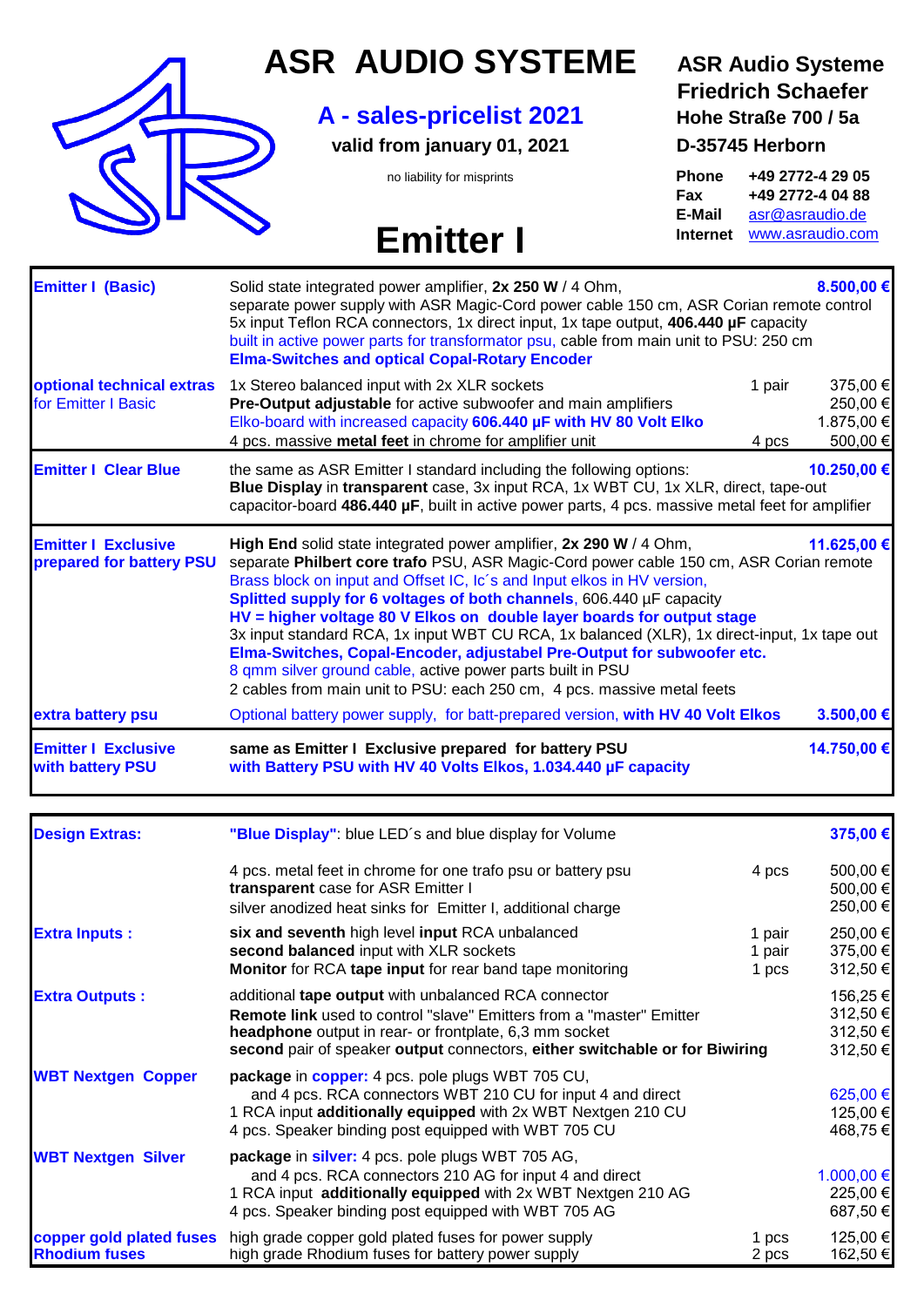

### **ASR AUDIO SYSTEME ASR Audio Systeme**

### **A - sales-pricelist 2021 Hohe Straße 700 / 5a**

**valid from january 01, 2021 D-35745 Herborn**

## **Emitter II Internet** [www.asraudio.com](http://www.asraudio.com/)

## **Friedrich Schaefer**

no liability for misprints **Phone +49 2772-4 29 05 Fax +49 2772-4 04 88 E-Mail** [asr@asraudio.de](mailto:asr@asraudio.de)

| <b>Emitter II Exclusive</b><br>with battery PSU         | same as Emitter II Exclusive prepared for battery PSU<br>with Battery Psu with HV 40 Volts Elkos, 1.385.520 µF capacity                                                                                                                                                                                                                                                                                                                                                                                                                                                                                                                                                                                                                           | 20.000,00 €                                    |
|---------------------------------------------------------|---------------------------------------------------------------------------------------------------------------------------------------------------------------------------------------------------------------------------------------------------------------------------------------------------------------------------------------------------------------------------------------------------------------------------------------------------------------------------------------------------------------------------------------------------------------------------------------------------------------------------------------------------------------------------------------------------------------------------------------------------|------------------------------------------------|
| extra battery psu                                       | Optional battery power supply, for batt-prepared version, with HV 40 Volt Elkos                                                                                                                                                                                                                                                                                                                                                                                                                                                                                                                                                                                                                                                                   | 3.500,00 €                                     |
| <b>Emitter II Exclusive</b><br>prepared for battery PSU | High End solid state Dual Mono integrated power amplifier, 2x 500 W / 4 Ohm<br>2 separate Philbert core trafo PSUs, 2 Magic-Cord power cables 150 cm, ASR Corian remote<br>Brass block on input and Offset IC, Ic's and Input elkos in HV version<br>Splitted supply for 6 voltages of both channels with 2 separate PSU, 957.520 µF capacity<br>HV = higher voltage 100 V Elkos on double layer boards for output stage<br>3x input standard RCA, 1x input WBT CU RCA, 1x balanced (XLR), 1x direct-input, 1x tape out<br>Elma-Switches, Copal-Encoder, adjustabel Pre-Output for subwoofer etc.<br>8 qmm silver ground cable, active power parts built in both PSUs<br>3 cables from main unit to PSUs: each 250 cm, 4 pcs. massive metal feets | 16.875,00 €                                    |
| optional technical extras<br>for Emitter II Basic       | 1x Stereo balanced input with 2x XLR sockets<br>1 pair<br>Pre-Output adjustable for active subwoofer and main amplifiers<br>Elko-board with increased capacity 957.520 µF with HV 100 Volt Elko<br>4 pcs. massive metal feet in chrome for amplifier unit<br>4 pcs                                                                                                                                                                                                                                                                                                                                                                                                                                                                                | 375,00 €<br>250,00 €<br>3.250,00 €<br>500,00 € |
| <b>Emitter II (Basic)</b>                               | Solid state integrated <b>Dual Mono</b> power amplifier, 2x 450 W / 4 Ohm,<br>2 separate power supplies with 2 Magic-Cord power cables 150 cm, ASR Corian remote control<br>5x input Teflon RCA connectors, 1x direct-input, 1x tape output, 757.520 µF capacity,<br>built in active power parts for transformator psu, cables from main unit to PSU: each 250 cm<br><b>Elma-Switches and optical Copal-Rotary Encoder</b>                                                                                                                                                                                                                                                                                                                        | 12.750,00 €                                    |

| <b>Design Extras:</b>                            | "Blue display": blue LED's and blue display for Volume<br>"White Display" white LED's and white display for volume<br>4 pcs. metal feet in chrome for one trafo psu or battery psu<br>silver anodized heat sinks for Emitter II, additional charge                                                                                                          | 4 pcs                     | 375,00 €<br>500,00 €<br>500,00 €<br>375,00 €             |
|--------------------------------------------------|-------------------------------------------------------------------------------------------------------------------------------------------------------------------------------------------------------------------------------------------------------------------------------------------------------------------------------------------------------------|---------------------------|----------------------------------------------------------|
| <b>Extra Inputs:</b>                             | six and seventh high level input RCA unbalanced<br>second balanced input with XLR sockets<br>Monitor for RCA tape input for rear band tape monitoring                                                                                                                                                                                                       | 1 pair<br>1 pair<br>1 pcs | 250,00 €<br>375,00 €<br>312,50 €                         |
| <b>Extra Outputs:</b>                            | additional tape output with unbalanced RCA connector<br><b>Remote link</b> used to control "slave" Emitters from a "master" Emitter<br>headphone output in rear- or frontplate, 6,3 mm socket<br>second pair of speaker output connectors, either switchable or for Biwiring<br>third pair of speaker output connectors, either switchable or for Triwiring |                           | 156,25 €<br>312,50 €<br>312,50 €<br>350,00 €<br>437,50 € |
| <b>WBT Nextgen Copper</b>                        | package in copper: 4 pcs. pole plugs WBT 705 CU<br>and 4 pcs. RCA connectors WBT 210 CU for input 4 and direct<br>1 RCA input additionally equipped with 2x WBT Nextgen 210 CU<br>4 pcs. Speaker binding post equipped with WBT 705 CU                                                                                                                      |                           | 625,00 €<br>125,00 €<br>468,75 €                         |
| <b>WBT Nextgen Silver</b>                        | package in silver: 4 pcs. pole plugs WBT 705 AG<br>and 4 pcs. RCA connectors 210 AG for input 4 and direct<br>1 RCA input additionally equipped with 2x WBT Nextgen 210 AG<br>4 pcs. Speaker binding post equipped with WBT 705 AG                                                                                                                          |                           | 1.000,00 €<br>225,00 €<br>687,50 €                       |
| copper gold plated fuses<br><b>Rhodium fuses</b> | high grade copper gold plated fuses for power supply<br>high grade Rhodium fuses for battery power supply                                                                                                                                                                                                                                                   | 2 pcs<br>2 pcs            | 250,00 €<br>162,50 €                                     |